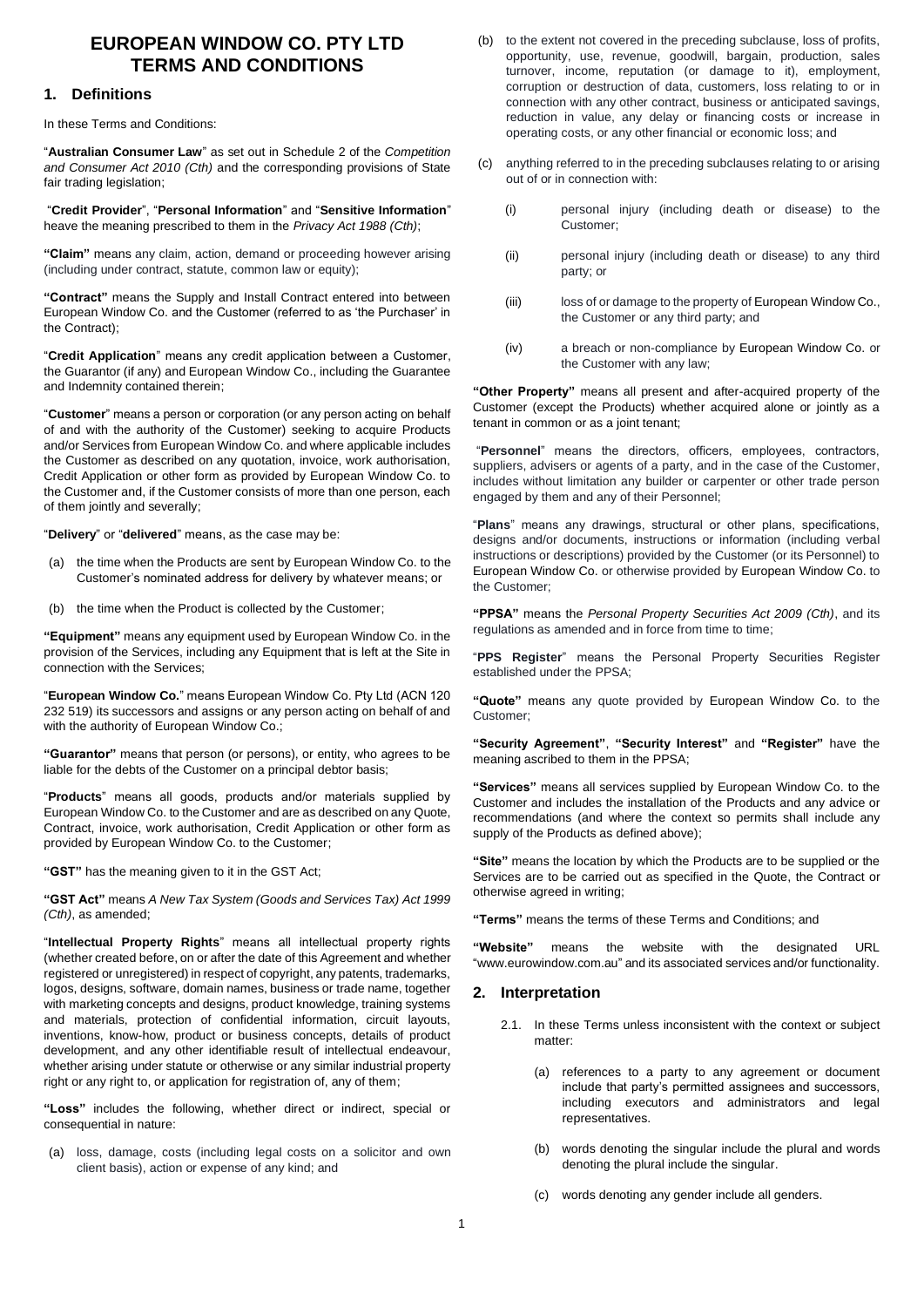- (d) the word 'person' includes any individual, corporation or other body corporate, partnership, joint venture, trust, association and any Government Agency.
- (e) any promise, agreement, representation or warranty given or entered into on the part of two or more persons binds them jointly and each of them severally.
- (f) any promise, agreement, representation or warranty given or entered into on the part of two or more persons is for the benefit of them jointly and each of them severally.
- (g) no provision of these Terms will be construed adversely to a party because that party was responsible for the preparation of that provision or these Terms.
- (h) if a period of time begins on a given day or the day of an act or event, it is to be calculated exclusive of that day.
- (i) a reference to time is a reference to time in the capital city of the State.
- (j) a reference to a day is a reference to a day in the capital city of the State.
- (k) a reference to a day is to be interpreted as the period of time commencing at midnight and ending 24 hours later.
- (l) if any act is required to be performed under these Terms on or by a specified day and that day is not a business day, the act must be performed on or by the next business day.
- (m) a reference to an amount of dollars, Australian dollars, \$ or A\$ is a reference to the lawful currency of the Commonwealth of Australia, unless the amount is specifically denominated in another currency.
- (n) where these Terms are agreed on behalf of a party by an attorney, the attorney by executing it declares that the attorney has no notice of revocation of the power of attorney.
- (o) a reference to writing or written includes email.
- (p) where a word or phrase is defined, other parts of speech and grammatical forms of that word or phrase have corresponding meanings.

# **3. Application of the Terms**

- 3.1. These Terms incorporate and are to be read with (in order of priority), the terms of any:
	- (a) Contract,
	- (b) Quote,
	- (c) Credit Application;
	- (d) memorandum of understanding (if any); and
	- (e) these Terms.

(collectively referred to as 'the **Contract Documents**'), together with all attachments and any other documents referred to in the Contract Documents.

- 3.2. To the extent of any inconsistency or discrepancy between any or all of the documents listed in this clause 3.1, they shall be relied upon and interpreted in descending order of precedence as described in clause 3.1.
- 3.3. Subject to clause 3.5, or unless otherwise agreed in writing, these Terms will apply exclusively to every supply of Products and/or Services to be carried out by European Window Co. to

the Customer and cannot be varied or replaced by any other conditions without the prior written consent of European Window Co.

- 3.4. Any written Quote provided by European Window Co. to the Customer concerning the supply of the Products and/or the Services is valid for 30 days, unless otherwise stated in the Quote, and is an invitation only to the Customer to place an order based upon that Quote.
- 3.5. The Customer and European Window Co. agree to keep confidential the terms of these Conditions, including the price of the Products and/or Services, except as required by law.
- 3.6. The Customer agrees that European Window Co. may review these Terms at any time. If, following any such review, there is to be any change to these Terms, then that change will take effect from the date on which European Window Co. notifies the Customer of such change.
- 3.7. All quotations and all orders for the supply of the Products and/or Services are made and/or accepted by European Window Co. on and subject to the Contract Documents. The Customer's terms and conditions, howsoever provided, do not form part of the Contract Documents (even if any representative of European Window Co. signs those terms and conditions and/or they are annexed to these Terms or any quote or purchase order).
- 3.8. If the Customer places an order with European Window Co. after receiving these Terms, the Customer shall be deemed to have read and unconditionally agreed to these Terms.

#### **4. User agreement**

These Terms shall be deemed to be incorporated into all agreements for the supply of Products and/or Services rendered by European Window Co. to the Customer. Subject to the terms of the Contract, these Terms supersede the Quote, the Credit Application and all prior understandings, arrangements and agreements relating to such supply.

- 4.1. By visiting and/or using the Website or by ordering or purchasing any Products and/or Services, the Customer agrees to be bound by these Terms.
- 4.2. If the Customer does not agree to any provisions of these Terms, the Customer must not use the Website or make any order for Products and/or Services.
- 4.3. European Window Co. may amend or vary these Terms if it first gives 30 days written notice to the Customer. By continuing to use the Website or placing orders for Products and/or Services, the Customer will be deemed to have accepted any revised terms published after such 30 day period.

#### **5. Registration**

- 5.1. In order to access some features of the Website, the Customer can elect to register as a customer of European Window Co.
- 5.2. Any information which the Customer provides to European Window Co. in registering as a customer will be stored in accordance with European Window Co.'s privacy policy which is published on the Website at www.eurowindow.com.au/privacy as amended from time to time at European Window Co.'s sole discretion.
- 5.3. The Customer may not use another customer's account and may not cause or allow another person to use the Customer's account.
- 5.4. The Customer is solely responsible for the activity that occurs on its account, and the Customer must keep its account password secure. If the Customer suspects or becomes aware of any unauthorised use of its account or that its password is no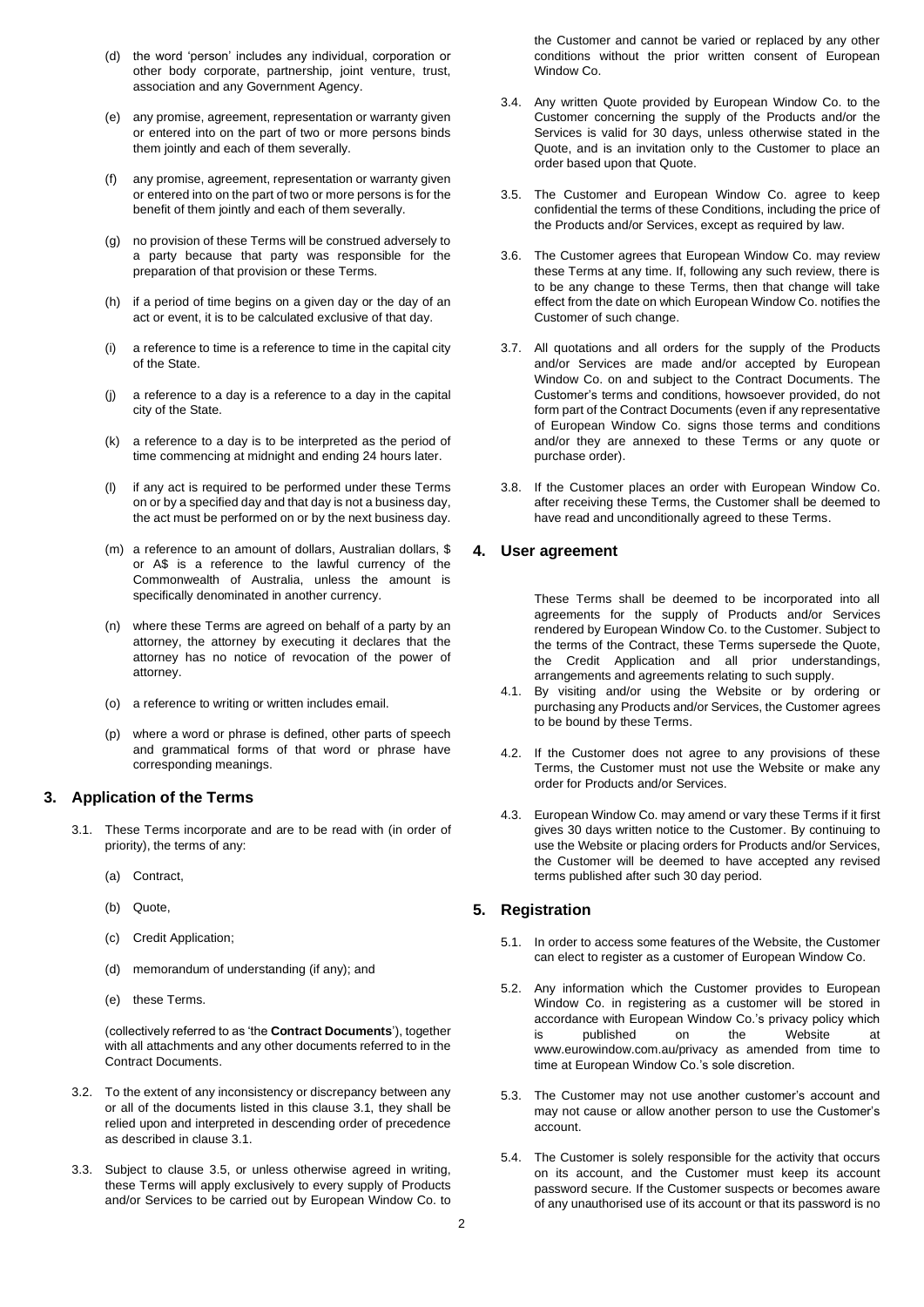longer secure, the Customer agrees to notify European Window Co. immediately.

5.5. European Window Co. may in its sole discretion terminate a Customer's account or restrict a Customer's access to the Website. If this occurs in respect of its account, the Customer may be prevented from accessing all or parts of the Website, including its account or other content contained in its account. European Window Co. will not be liable to the Customer or any third party for terminating a Customer account or restricting Customer access to the Website.

### **6. Orders and Cancellation**

- 6.1. The advertising of any Product and/or Service for sale by European Window Co. is merely an invitation to treat and a Customer in ordering a Product and/or Service is making an offer to European Window Co. to purchase a Product and/or Service from it.
- 6.2. The agreement to purchase a Product and/or Service only comes into existence upon, either:
	- (a) European Window Co. has communicating its acceptance of a Customer's order;
	- (b) the entry into a signed contract with European Window Co; or
	- (c) European Window Co. dispatches the Product stated in an order to the Customer.
- 6.3. By placing an order to purchase a Product, the Customer acknowledge that:
	- (a) if the Customer is an individual, is over eighteen (18) years of age;
	- (b) it is making an offer to European Window Co. to purchase a Product and/or Service; and
	- (c) the offer does not constitute a binding contract with European Window Co. unless accepted by European Window Co in accordance with clause 6.2.
- 6.4. Unless European Window Co. consents in writing, no purported cancellation or suspension of an order or contract for Products and/or Services by the Customer will be binding on European Window Co. after that order has been accepted by the European Window Co. European Window Co. may however require as a condition of its consent that the Customer pay reasonable charges for such cancellation/variation, which represents and takes into account:
	- (a) expenses incurred by European Window Co. to the date of cancellation/variation;
	- (b) compensation for any commitments made by European Window Co. in consequence of the order;
	- (c) the loss of profit on the project (calculated as being 45% of the contract price); and/or
	- (d) all other losses both actual and prospective, incurred as a result of such cancellation/variation,

(collectively referred to as 'the **Cancellation Fee**).

If the Customer cancels an order or contract for the Products and/or Services, European Window Co. declares and the Customer declares that any such Cancellation Fee imposed by European Window Co. in accordance with this clause:

(a) has been agreed in good faith;

- (b) is a genuine pre-estimate of the Loss European Window Co. is likely to suffer as a consequence of a of a cancellation or postponement; and
- (c) is reasonable and not intended as a penalty.

European Window Co.'s statement of expenses shall be prima facie evidence of the Cancellation Fee that is applicable.

- 6.5. European Window Co. reserves the right to accept or reject, in whole or in part, a Customer's order or contract for the Products and/or Services for any reason, including;
	- (a) an incomplete Customer order or contract;
	- (b) the information contained in any advertisement of a Product and/or Service being incorrect;
	- (c) there is any change in the price of supply or change to the quantities or the specification of the Products and/or Services after the order is placed or contract entered into;
	- (d) there is any variation to European Window Co's cost of labour or materials, or fluctuations in currency exchange rates, inaccurate structural measurements provided by the Customer or otherwise inaccurate Plans;
	- (e) there is any delay with the supply of the Products and/or Services;
	- (f) if the Customer requests a variation to the terms of the supply of Products and/or Services (or any part of the Products and/or Services); and/or
	- (g) the unavailability of the Product.
- 6.6. In the event that European Window Co. exercises its rights to reject a Customer's order or contract, it may (at its sole and absolute discretion) refund any amount paid by the Customer in respect of the cancelled order or contract (or part thereof), less any costs or expenses that it has incurred with respect to the supply of the Products and/or any Services rendered up until the date of such rejection of a customer's order or contract and such amounts shall be a debt immediately due and owing to European Window Co.
- 6.7. European Window Co. shall not be liable for any Loss whatever arising from exercising its rights to reject a Customer's order or contract.

## **7. Australian & International Sales**

7.1. European Window Co. will ship Products Australia-wide and to New Zealand. The Customer agrees that it shall be liable for all shipping and transport costs and expenses arising from the transportation of the Products.

#### **8. Price and Variations**

- 8.1. The price for Products and/or Services, delivery and other charges shown are in Australian dollars and includes GST where applicable and unless specified otherwise. If prices for the Products and/or Services provided by European Window Co. do not expressly indicate that the prices include GST, then the Customer will pay European Window Co. the price for the Products and/ or Services plus GST.
- 8.2. European Window Co. may direct a variation to the terms of the supply of the Products and/or Services (or any part of the supply of the Products and/or Services). The price for the supply of the Products and/or Services are subject to change and without notice, at European Window Co.'s sole and absolute discretion.
- 8.3. The quoted price is based upon the particular specifications of the Products and/or Services then current as the date set out in the Contract Documents. European Window Co. reserves the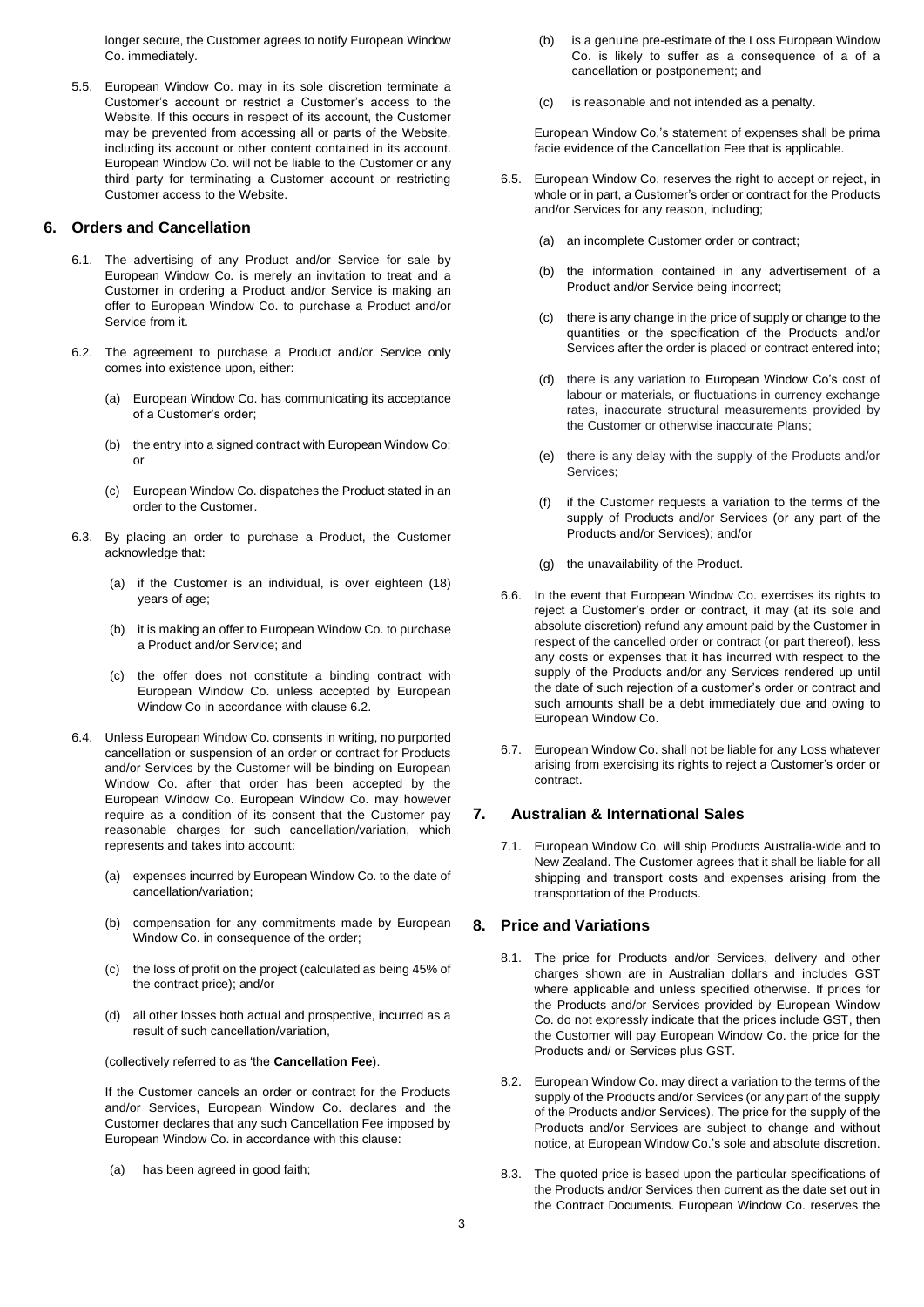right, to the extent permitted by law, to vary the price and the Customer agrees to pay immediately such varied price on demand by European Window Co. if:

- (a) there is any changes in the price of supply or change to the quantities or the specification of the Products and/or Services after the order is placed or contract is entered into;
- (b) there is any variation to European Window Co's cost of labour or materials, or fluctuations in currency exchange rates, inaccurate structural measurements provided by the Customer or otherwise inaccurate Plans;
- (c) additional Products and/or Services are required by European Window Co. or requested by the Customer;
- (d) the invoice price or contract price is varied as a consequence of currency fluctuations, taxes, customs duty or other imposts;
- (e) the Customer requests a variation to the terms of the supply of or specification of the Products and/or Services (or any part of the Products and/or Services);
- (f) there is a defect or error in the Plans;
- (g) the Services requested by the Customer are incorrect or not suitable to European Window Co; or
- (h) any changes to Site access as a result of the storage of Equipment or any other matter which affects the Equipment to be used.

The reasonable costs of a variation will be calculated by European Window Co. at reasonable rates for labour and materials and will include a reasonable administration charge, allowance for overheads and profit and other costs incurred by European Window Co. as a result of the variation.

#### **9. Payment**

- 9.1. At European Window Co.'s sole discretion, European Window Co. may provide the Products and/or Services to the Customer on credit under these Terms and/or a Credit Application.
- 9.2. At European Window Co.'s sole discretion, the Customer may be required to pay a non-refundable deposit on the price of the Products and/or Services.
- 9.3. The due date for payment of the price of the Products and/or Services will be:
	- (a) the date specified in the Contract Documents; or
	- (b) if no such date is specified, either:
		- (i) prior to the delivery of the Products and/or supply of the Services; or
		- (ii) seven (7) days following the date as stated on an invoice,

(whichever is the earlier); and

- (c) if the supply is subject to a Credit Application, within the time frame prescribed by the Credit Application.
- 9.4. The Customer must pay all money due to European Window Co. without deduction or set off and must not withhold any payment on the grounds of alleged non-performance by European Window Co. of its obligations or for any other reason.
- 9.5. Payment will be made by cash, or by bank cheque, or by direct credit, or by any other method as agreed to between the Customer and European Window Co.

9.6. In the event that there are insufficient funds to meet any cheque drawn by the Customer in favour of European Window Co. or any other form of payment by the Customer is dishonoured, an administration fee will be charged on each and every representation and or dishonour.

#### **10. Default and Termination**

- 10.1. If:
	- (a) the Customer breaches these Terms (or the terms contained in any of the Contract Documents); or
	- (b) the Customer defaults in payment by the due date of any amount payable to the European Window Co.,

then all money which would become payable by the Customer to European Window Co. on any account, becomes immediately due and payable without the requirement of any notice to the Customer, and European Window Co. may, without prejudice to any accrued rights or other remedy available to it:

- (c) charge the Customer interest on any sum due at the prevailing rate pursuant to the *Penalty Interest Rates Act 1983 (Vic)* plus 2 per cent per annum for the period from the due date until the date of payment in full, accruing daily;
- (d) charge the Customer for all expenses and costs (including legal costs on a solicitor/own client basis) incurred by it resulting from the default and in taking whatever action it deems appropriate to recover any sum due;
- (e) cease or suspend for such period as European Window Co. thinks fit, supply of any further Products, Services or credit to the Customer; and
- (f) by notice in writing to the Customer, terminate any contract with the Customer so far as unperformed by European Window Co.
- 10.2. Clause 10.1 may also be relied upon, at the option of European Window Co.:
	- (a) where the Customer is an individual and becomes bankrupt or enters into any scheme of arrangement or any assignment or composition with or for the benefit of any creditors; or
	- (b) where the Customer is a corporation and it enters into any scheme of arrangement or any assignment or composition with or for the benefit of any creditors or has a liquidator, provisional liquidator, administrator, receiver or receiver and manager appointed, or any action is taken for, or with the view to, the liquidation (including provisional liquidation), winding up or dissolution without winding up of the Customer
- 10.3. The Customer may not withhold payment or make any deduction from any amount owing without the prior written consent of European Window Co., irrespective of any claim the Customer may have against European Window Co.
- 10.4. Notwithstanding clause 10.1, European Window Co. may otherwise terminate this agreement on 30 days written notice. Any termination is without prejudice to the rights of European Window Co. accrued prior to such termination including the right to be paid for any Products supplied or Services rendered.
- 10.5. Upon termination of these Terms, the Customer shall be liable to pay to European Window Co. for the supply of the Products and/or any Services rendered up until the date of termination, and such amounts shall be a debt immediately due and owing. In the event that European Window Co terminates these Terms except due to an event of Force Majeure, then the Customer will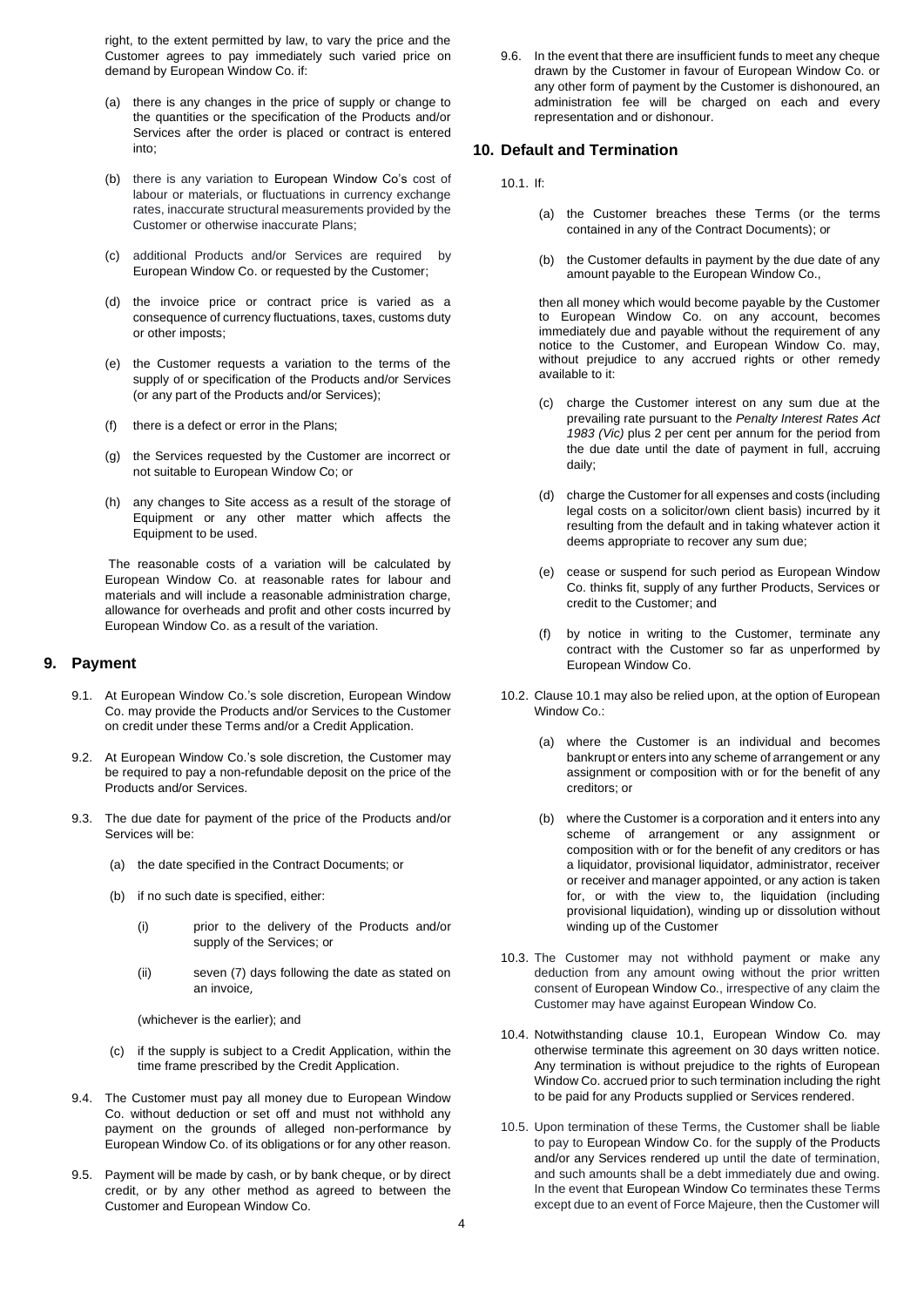also be liable to pay European Window Co. all amounts which would have otherwise been payable under the Contract Documents had it not been terminated and such amount shall be a debt immediately due and owing.

10.6. The rights and remedies of the parties contained in this clause 10 are in addition to any other rights and remedies by law, in equity or under these Terms.

## **11. Scope of Works, Plans and Variations**

- 11.1. The scope of works being provided by European Window Co. will be as agreed upon in the Contract Documents and where Plans are provided, all fees quoted or calculated are based on such Plans.
- 11.2. All customary building industry tolerances shall apply to the dimensions and measurements of the Products unless European Window Co. and the Customer agree otherwise in writing.
- 11.3. European Window Co. shall be entitled to rely on the accuracy of any Plans provided by the Customer.
- 11.4. Where European Window Co. prepares any Plans, the Customer is solely responsible for reviewing them and ensuring that they are fit for the Customer's purposes, suitable and correct. European Window Co. is not liable for any defect in the Plans, even if European Window Co. prepares the Plans.
- 11.5. If European Window Co. determines that additional Products are required to be supplied and/or Services are required to be carried out, or if for any reason there is a defect or error in the Plans (or the Services requested by the Customer which formed the basis for the Quote are incorrect or not ultimately suitable such as where there is an error in the Plans), then European Window Co. reserves the right to increase the price payable for the Products and/or Services by providing the Customer with written notice and such increases in the price is payable immediately on demand by European Window Co. (unless otherwise agreed by European Window Co.).
- 11.6. Despite this, European Window Co. shall be under no obligation to vary the Products and/or Services set out in the Contract Documents even if European Window Co. becomes aware of the requirement for additional Products and/or Services or a defect or error in the Plans. The Customer is solely responsible for ensuring the Plans and scope of the Products and/ore Services are suitable.
- 11.7. The Customer is solely liable for the payment of any additional Products and Services outside of the scope as agreed upon in any Contract Document.

# **12. Delivery of Product**

- 12.1. Subject to the terms in any Contract Document, European Window Co. will supply to a Customer the Products specified in an order confirmation which will be delivered to the Customer and relate to an order which the Customer has placed with European Window Co.
- 12.2. European Window Co. may provide an estimated time for dispatch and Delivery of the Products and any timelines for Delivery of the Products given by European Window Co. to the Customer is an estimate only and shall not be binding on European Window Co. and subject to change without notice. European Window Co. may deliver the Customer's orders in separate parts, instalments or in whole. European Window Co. will not be liable for any Loss suffered by the Customer due to a failure by European Window Co. to meet the estimated Delivery time. The failure of European Window Co. to deliver within a timeframe (or at all) shall not entitle the Customer to treat this contract as repudiated or make a claim for any Loss, including liquidated damages.
- 12.3. All Products will be Delivered to the Customer at the Delivery address provided by the Customer. The Customer may not change the Site without the written consent of European Window Co., and additional charges may apply in the event of any changes.
- 12.4. All costs of freight, insurance and other charges associated with the delivery of the Products to the agreed delivery address shall be borne by the Customer.
- 12.5. The Customer shall make all arrangements necessary to take delivery of the Products whenever they are tendered for delivery. In the event that the Customer is unable to take delivery of the Products as arranged then European Window Co. shall be entitled to charge a reasonable fee for redelivery. Where this occurs, European Window Co. may store the Products at the risk of the Customer until delivery takes place again. Delivery of the Products to a third party nominated by the Customer is deemed to be delivery to the Customer for the purposes of these Terms.
- 12.6. If the Customer is unable or fails to accept delivery of the Products, the Customer will be liable for all costs incurred by European Window Co. due to storage, detention, double cartage, travel expenses or similar causes.
- 12.7. European Window Co. will not be responsible for any lost or stolen Products or Equipment in the event that they are delivered to the delivery address (regardless of whether the Customer or its Personnel were available to collect them).

## **13. Installation**

- 13.1. Unless installation is expressly noted in the Contract Documents, installation of the Products is not included. In the event that installation is not included and European Window Co. provides the Customer with any installation instructions, it is the Customer's responsibility to ensure that the instructions and Products are suitable for its needs (as the installation will generally require interaction with other materials not supplied by European Window Co. and European Window Co. cannot provide any warranties as to how other materials will react when the Products are installed).
- 13.2. In the event that the Contract Documents expressly notes that European Window Co. will install the Products, then European Window Co. agrees to install the Products at the Site nominated in the Contract Documents or otherwise agreed by European Window Co. in writing. The Customer may not change the Site without European Window Co's written consent, and additional charges may apply in the event of any changes.
- 13.3. In the event that European Window Co. is undertaking the installation of the Products, the Customer must ensure that:
	- (a) European Window Co., its Personnel and their Equipment have full, safe, unobstructed and unfettered access to the site, as well as full, safe, unobstructed and unfettered access to pass through any other areas for the purpose of providing the Services, at all times during which the Services are being provided;
	- (b) the Site complies with best practice work health and safety requirements and standards;
	- (c) the Site is clear of bricks, timber, sand and any other rubbish; and
	- (d) electricity is supplied on Site (and the Customer/its Personnel must organise a working generator at their cost in the case of no electricity supply to the Site).
- 13.4. Where Equipment is required to be left and stored at the Site the Customer shall ensure the security and safe keeping of such Equipment. Equipment left at the Site will be at the risk of the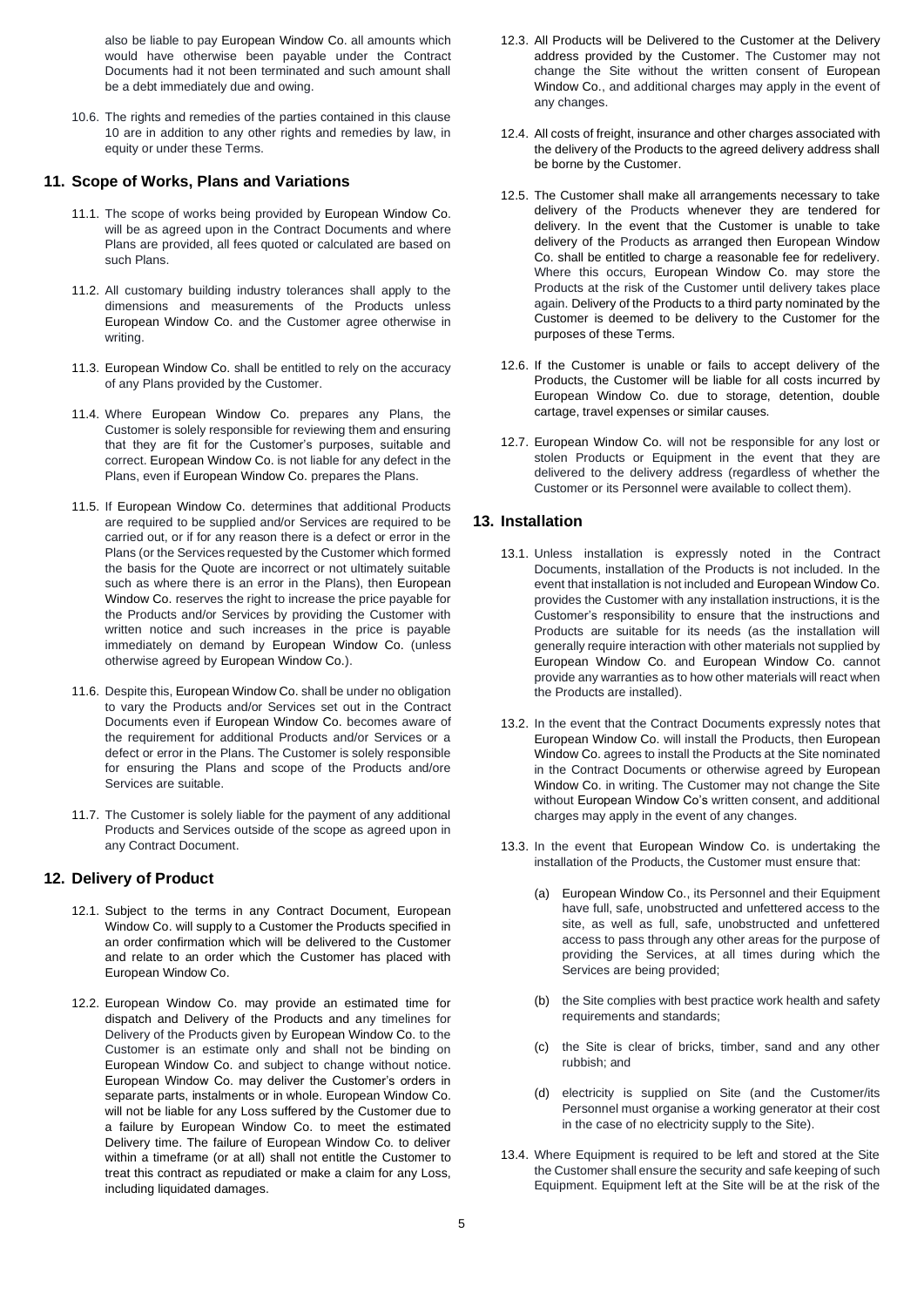Customer (however ownership shall at all times remain with European Window Co.).

- 13.5. The Customer represents and warrants to European Window Co. that:
	- (a) the structure of the premises or equipment in or upon which these Products are to be installed or erected is sound and will sustain the installation and work incidental thereto and European Window Co. shall not be liable for any claims, demands, Losses, damages, costs and expenses howsoever caused or arising should the premises or equipment be unable to accommodate the installation; and
	- (b) it has all necessary rights and authorities to grant European Window Co. access to the Site, and that by accessing the Site in accordance with these Terms, European Window Co. will not be infringing any third party rights.
- 13.6. If for any reason that European Window Co. form the opinion that the Site is not safe for the installation of the Products, then European Window Co. shall be entitled to delay the installation of the Products until European Window Co.is satisfied that it is safe for the installation to proceed. European Window Co. may at its sole and absolute discretion, agree to bring the Site up to a standard suitable for installation to proceed but all such works undertaken and any additional Products supplied shall be treated as a variation and be charged for in addition to the price.

## **14. Risk, Title and Insurance**

- 14.1. European Window Co. retains ownership of the Products until payment is received in full from a Customer, and all other amounts owing in respect of the Products are paid to European Window Co. notwithstanding:
	- (a) the Delivery or collection of the Products to/by the Customer; and
	- (b) installation in or attachment of the Products to anything else; and/or
	- (c) the possession and use of the Products by the Customer.
- 14.2. The Customer accepts upon Delivery all risk for Loss to the Products whether caused by the Customer or not, and the Customer indemnifies European Window Co. against all claims, demands, suits and actions for loss or damage caused by or arising from the handling, transport, storage, display, installation, neglect or use of the Products after the Customer has taken possession of the Products. Risk in the Products will remain with the Customer at all times after Delivery.
- 14.3. The Customer must:
	- (a) hold the Products as fiduciary bailee and agent for European Window Co.;
	- (b) keep the Products separate from its own goods and maintain the labelling and packaging of European Window  $C_0$ .
	- (c) hold the proceeds of any sale of the Products on trust for European Window Co. in a separate account;
	- (d) deliver up all Products to European Window Co. immediately upon service of a written demand; and
	- (e) European Window Co. may without notice, enter any premises where it suspects the Products may be and remove them, notwithstanding that they may have been attached to other Products not the property of European Window Co., and for this purpose the Customer irrevocably licences European Window Co. to enter such premises and also indemnifies European Window Co. from and against all costs, claims, demands or actions by any

party arising from such action, until full payment in cleared funds is received by European Window Co. for all Products supplied by it to the Customer, as well as all other amounts owing to European Window Co. by the Customer.

- 14.4. The Customer may resell the Products in the ordinary course of its business (but may not otherwise sell or encumber the Products) and if it does so shall receive the proceeds of resale as trustee of European Window Co., to be held on trust for European Window Co. European Window Co. shall be entitled to trace the proceeds of resale.
- 14.5. To assure performance of its obligations under these Conditions, the Customer and the Guarantor:
	- (a) hereby grants European Window Co. an irrevocable power of attorney to do anything European Window Co. considers should be done by the Customer pursuant to these Conditions. European Window Co. may recover from the Customer the cost of doing anything under this clause 14.5, including registration fees;
	- (b) agree to mortgage and/or charge all of their joint and/or several interest in any land, realty or any other asset capable of being charged to European Window Co. to secure all amounts and other monetary obligations payable under these Terms.
	- (c) acknowledge and agree that European Window Co. shall be entitled to lodge where appropriate a Caveat, which caveat shall be withdrawn once all payments and other monetary obligations payable hereunder have been met.
- 14.6. All risk in the Products and all insurance responsibility for theft, damage or otherwise in respect of the Products will pass to the Customer immediately upon delivery of the Products to the Customer.

#### **15. Equipment**

- 15.1. Notwithstanding anything to the contrary express or implied in these Terms, the parties agree that European Window Co. retains full title to the Equipment and title will not at any time pass to the Customer. The Equipment is to be used solely by European Window Co. in providing the Services, and may be collected or inspected by European Window Co. at any time. The Customer must not, and must ensure that its Personnel do not, touch or use the Equipment.
- 15.2. Except to the extent caused or contributed to by European Window Co., the Customer is solely responsible for any damage that occurs to the Equipment whilst it is on Site or otherwise within the Customer's possession, or any Loss suffered by European Window Co. or any third party in connection with that Equipment being left with the Customer. The Customer indemnifies European Window Co. in respect of any Loss suffered by European Window Co. in connection with the Equipment being left on the Site or in their possession.

#### **16. Returns**

- 16.1. All Products are sold on a non-returnable, non-refundable basis and, subject to clauses 16.2 and 16.3, may only be returned if the Products are defective, damaged by European Window Co. upon delivery or are incorrectly supplied by European Window Co.
- 16.2. Any claim by the Customer that the Products are defective, damaged or incorrectly supplied must be made in writing to European Window Co. within 5 business days of receipt of the Products by the Customer (time being of the essence) and the Customer must provide a reasonable opportunity for European Window Co. to inspect the Products. European Window Co.'s only liability (if any) is limited to the resupply of the Products. If the Customer fails to comply with this clause, the Products shall be presumed to be free from any damage, defect or error.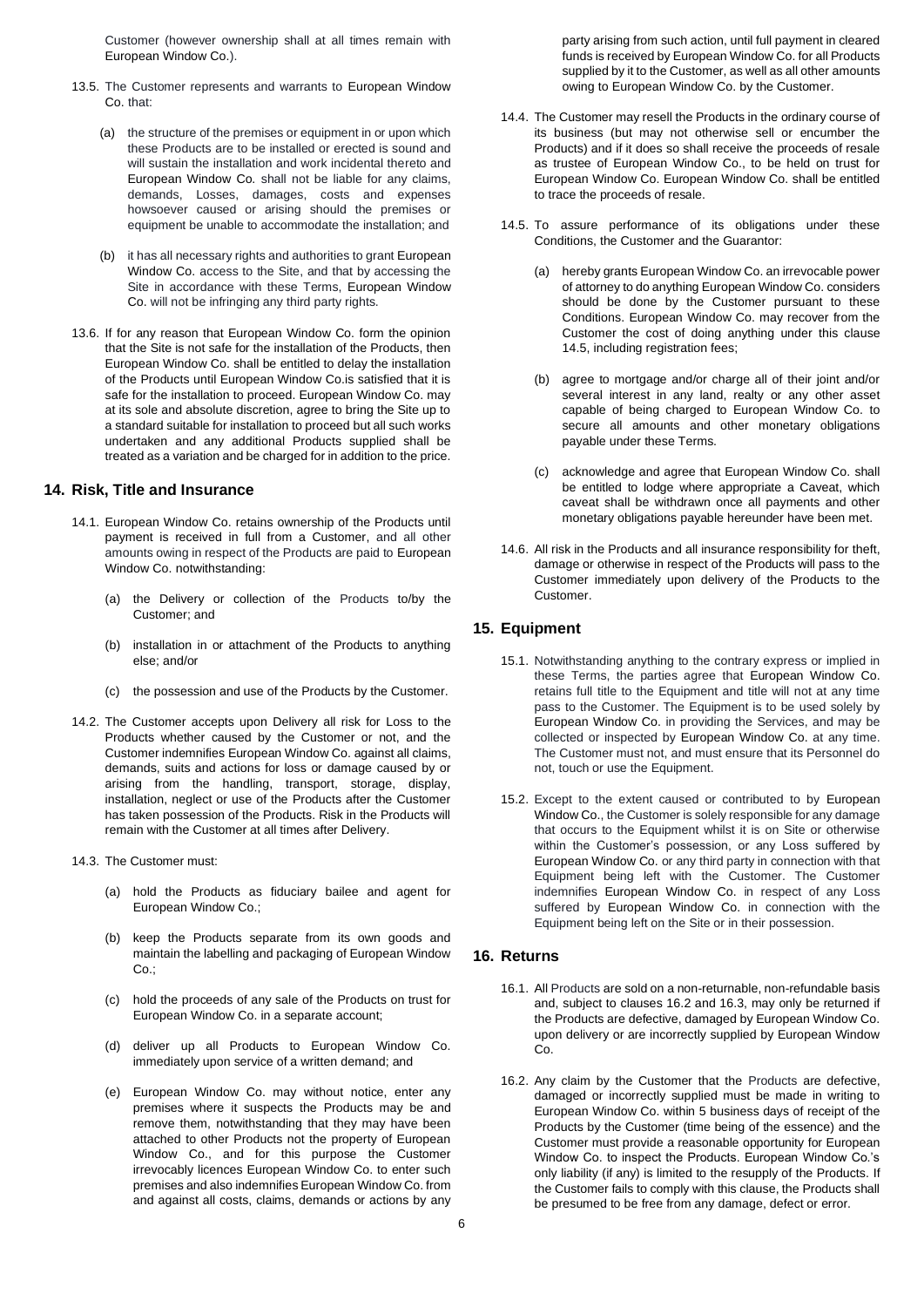- 16.3. Notwithstanding clause 16.1, returns may be accepted in European Window Co.'s sole discretion subject to these Terms and any other conditions stipulated on the Website from time to time, but all such Products returned will be subject to a minimum 25% handling fee. The Products will not be accepted for return other than in accordance with clauses 16.2 and 16.3 above.
- 16.4. The Customer is responsible for return shipping costs.

### **17. Performance of Services**

- 17.1. The provision of Services by European Window Co. to the Customer will take place at a time agreed between European Window Co. and the Customer.
- 17.2. The provision of Services to a third party nominated by the Customer shall be deemed to be provision of the Services to the Customer for the purpose of these Terms.
- 17.3. Any times provided by European Window Co. to the Customer in respect of the provision of the Services are estimates only and are non-binding on European Window Co.. Whilst European Window Co. attempts to provide all Services at the agreed times, sometimes delays are inevitable and European Window Co. will not be responsible for any Losses suffered by the Customer in the event of delay.
- 17.4. The Services will be provided in accordance with the Contract Documents (and any Plans included therein). In the event that the Plans are defective, European Window Co. will not be liable to the Customer for any Loss that they suffer and the Customer will still be liable to pay the entirety of the fees for the entirety of the Services to European Window Co. even if European Window Co. is unable to properly or fully provide the Services (such as where the Products do not fit within their designated space so they cannot be installed). The Customer acknowledges that upon a contract being entered into or a Quote being accepted, European Window Co. allocates resources and time to the fulfillment of that order and the Customer shall be liable for any Loss incurred by European Window Co. for the cancellation or termination of the supply of the Products and/or the carrying out of any Services rendered under such order or contract.
- 17.5. European Window Co. provides the Services on an "as is" basis and without any warranties, representations, or conditions of any kind, whether express, implied or statutory, to the extent permitted by law. The Customer relies on the Services at its own risk.
- 17.6. Without limiting the other terms of this clause, the Customer acknowledges and agrees that:
	- (a) any advice, recommendation, information, assistance or service provided by European Window Co. in relation to the Services supplied is given in good faith, is based on the European Window Co.'s own knowledge and experience and it shall be the responsibility of the Customer to confirm the accuracy and reliability of the same in light of the use to which the Customer makes or intends to make of the Products or Services. Such advice, recommendations, information and assistance is followed or acted upon entirely at the Customer's own risk, and accordingly European Window Co. shall not be liable for any such advice or recommendation;
	- (b) European Window Co. reserves the right to make any changes in the specification of the Products which are required to conform with any applicable safety or other statutory or regulatory requirements or, where the Products are to be supplied to European Window Co.'s specification, which do not materially affect their quality or performance;
- (i) exhibit variations in shade, colour, texture, surface, finish, markings and may contain natural fissures, occlusions, lines, indentations and may fade or change colour over time; and
- (ii) mark or stain if exposed to certain substances; and
- (iii) be damaged or disfigured by impact or scratching.

#### **18. Defective Services**

- 18.1. The Customer must inspect the provision of the Services (including the Products) immediately on the completion of the provision of the Services (being upon collection of the Products by the Customer or upon delivery or installation by European Window Co.).
- 18.2. The Customer may reject as defective any Services delivered to it that do not comply with the requirements of these Terms provided that the Customer gives notice of rejection by the earlier of:
	- (a) seven days following the completion of the Services; and
	- (b) the date that the Customer has incorporated the Products with any other goods or materials, or otherwise installed or had them installed.
- 18.3. Upon such notification of defective Services, the Customer must:
	- (a) provide any photographic evidence requested by European Window Co.; and
	- (b) allow European Window Co. to inspect the Services supplied to determine whether they are defective (this includes granting European Window Co. unimpeded access to inspect such Products).
- 18.4. If the Customer is aware or ought reasonably to be aware that the Services are defective for any reason, then the Customer must take all necessary steps to mitigate any Loss. The Customer must not attempt to repair any Products itself except where directed to do so by European Window Co. in writing.
- 18.5. Except as required by law, for each Service that is deemed defective in accordance with this clause, European Window Co.'s liability will be limited to the supplying of the relevant Services again or the payment of the cost of having the relevant Services supplied again (to remedy such defect) and such replacement Services will not be carried out until the Customer's account is paid in full.
- 18.6. Subject to the terms of this clause, the Services will only be dealt with in accordance with this clause provided that:
	- (a) the Customer has complied with the other terms of this clause;
	- (b) European Window Co. has agreed (in its reasonable opinion) that the Services are defective;
	- (c) the Products to which the defective Services relates to are returned within 14 days to European Window Co. (if necessary) at the Customer's cost; and
	- (d) the returned Products are accompanied by all original delivery documentation
- 18.7. Notwithstanding the above clauses, European Window Co. will not be liable for or required to accept any return for any defect or damage in any case where such defect or damage is caused or partly caused by or arises as a result of:

(c) that Products supplied may: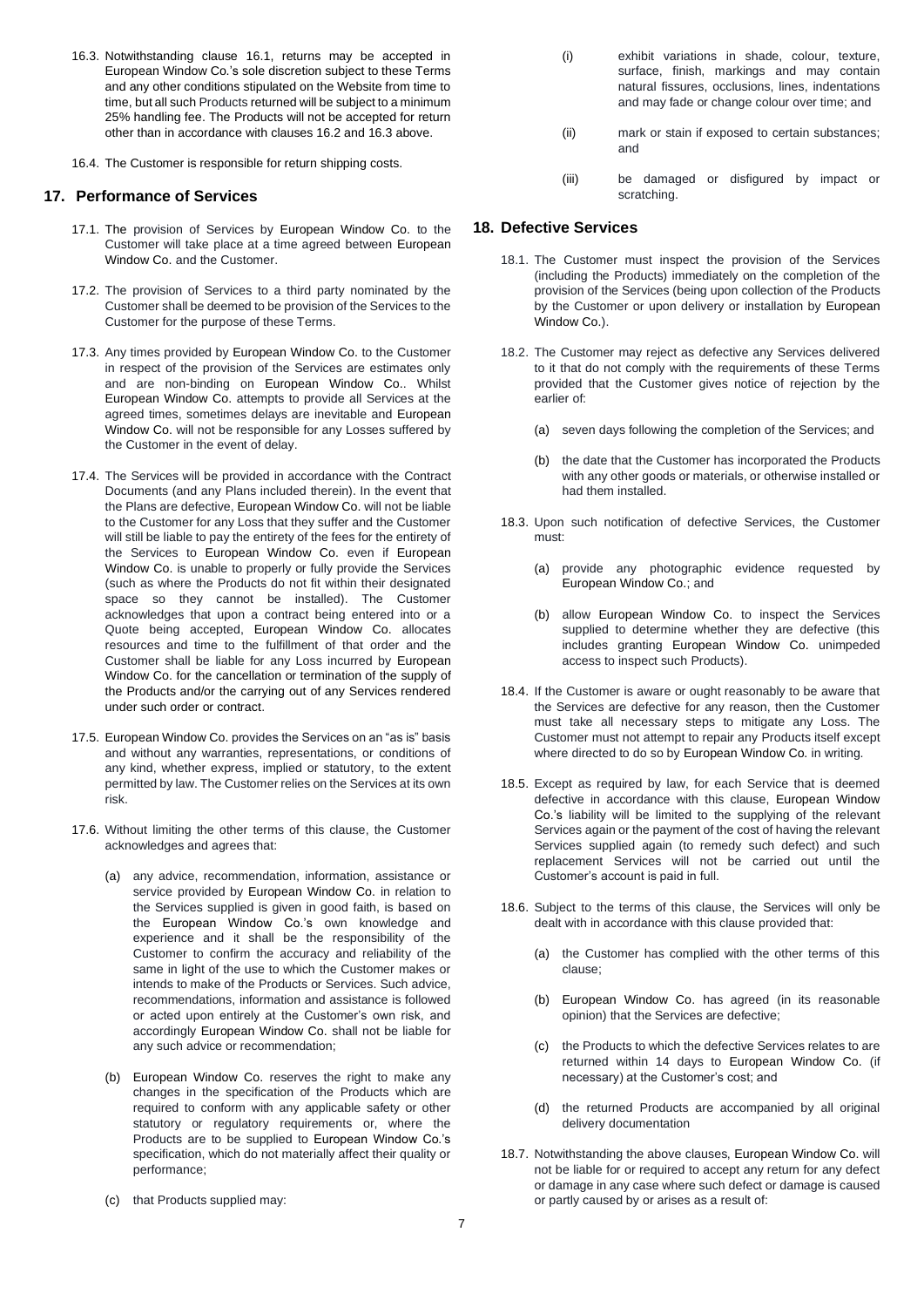- (a) the Customer's acts or omissions, including the Customer failing to take reasonable steps to prevent them from becoming defective or the Customer failing to follow European Window Co.'s instructions or best industry practice or any other obligations set out in these Terms;
- (b) European Window Co. following any instructions supplied by the Customer, including the Plans;
- (c) the Customer altering, modifying or repairing the Products without the written consent of European Window Co.;
- (d) the Customer continuing the use of any Products after any defect became apparent or should have become apparent to a prudent operator or user;
- (e) wilful damage, negligence, or incorrect storage;
- (f) fair wear and tear; or
- (g) any accident or circumstance outside the reasonable control of European Window Co.
- 18.8. The Customer is solely responsible for ensuring that the provision of the Services is suitable or adequate for its purposes. The Customer acknowledges that prior to execution it has satisfied itself by independent investigation as to the suitability of the Services for its purposes and as to the requirements of any applicable legislation or any relevant government authority. To the fullest extent permitted by law all warranties as to suitability and as to adequacy otherwise applicable are expressly negatived.
- 18.9. Where the Customer arranges for the transport and logistics of the Products, the Customer takes sole responsibility of such, and European Window Co. expressly excludes all warranties with respect to any defect or damage that occurs as a result of the transport and logistics arranged by the Customer.
- 18.10. Notwithstanding any other clause in these Terms, European Window Co. will only be responsible for defects in the Services, Products and components that European Window Co. supplies. To the extent permitted by law European Window Co. will not be liable for or required to provide any remedy for:
	- (a) any components or materials supplied by the Customer;
	- (b) any services carried out by third parties;
	- (c) any defect or damage where such defect or damage is caused by or arises as a result of the Customer (or the Customer fails to take reasonable steps to prevent them from becoming defective), fair wear and tear, or any accident or circumstance outside the reasonable control of European Window Co.;
	- (d) damages incurred as a result of the removal of the Products after installation;
	- (e) water damage to floor coverings and walls;
	- (f) theft where the Customer or anyone other than European Window Co. has installed the Products incorrectly; or
	- (g) any consequential, indirect or special losses.

# **19. Personal Property Securities Act 2009 (Cth) ('PPSA')**

19.1. The Customer agrees that European Window Co. will have a Purchase Money Security Interest (as defined in the PPSA) in any Products supplied to the Customer under these Terms or any related order or contract. European Window Co. may register any security interest contemplated by these Terms and/or any related order or contract on the PPS Register (as

defined in the PPSA) to secure the purchase price for the Products. The Customer agrees to supply European Window Co. with any information, provide European Window Co. with all necessary assistance and take any steps European Window Co. requires for the purposes of perfecting and enforcing such security interest.

- 19.2. The parties agree that where European Window Co. has rights in addition to those under Chapter 4 of the PPSA, those rights will continue to apply. The Customer contracts out of and waives its rights to receive notices under the following provisions of the PPSA: sections 95, 120, 121(4), 123. 125, 129, 130, 134 and 135(2). The Customer contracts out of and waives its rights as a grantor and/or a debtor to redeem the goods under section 142 of the PPSA or reinstate the collateral under section 143 of the PPSA, and to the extent permitted by law waives its right to receive a notice of any verification statement under section 157 of the PPSA.
- 19.3. The Customer(s) agree(s) to notify European Window Co. in writing within seven (7) days of any change to:
	- (a) its business or corporation structure; and
	- (b) the legal status of the account trading name.
- 19.4. The Customer further agrees that these Terms also create a Security Interest in all of the Customer's Other Property, although such Security Interest is not intended to prevent the Customer from transferring such Other Property in the ordinary course of the Customer's business; and
- 19.5. The parties agree that European Window Co. is not required to respond to a request made under Section 275 of the PPSA and that neither party will disclose information of the kind set out in Section 275(1) of the PPSA.
- 19.6. The Customer irrevocably nominates constitutes and appoints European Window Co. and/or its officers and/or its nominees severally to be the true and lawful attorneys of the Customer on behalf of and in the name of the Customer to do all things necessary and sign all such documents as may be necessary to deal with the Products and the Equipment in accordance with the enforcement provisions of these Terms, the PPSA or otherwise, if the Customer is in default of these Terms.

# **20. Statutory Conditions and Warranty**

- 20.1. The Customer warrants to European Window Co. that as at the date of these Terms and for the duration of these Terms:
	- (a) the Plans are true, correct and accurate and do not contain errors or defects and contain all information that any reasonable person in European Window Co.'s position would need to know in order to quote and supply the Products and/or Services;
	- (b) the information contained in these Terms are true and correct and it has disclosed all relevant information to European Window Co. to assess the credit-worthiness of the Customer;
	- (c) it has the legal right and power to enter into these Terms;
	- (d) the execution, delivery and performance of these Terms by the Customer has been duly and validly authorised by all necessary corporate action on its part;
	- (e) these Terms are a valid and binding agreement on the Customer, enforceable in accordance with its terms;
	- (f) the Customer is not suffering an Insolvency Event and no Insolvency Event is imminent; and
	- (g) it has the capacity to make the payment in accordance with these Terms.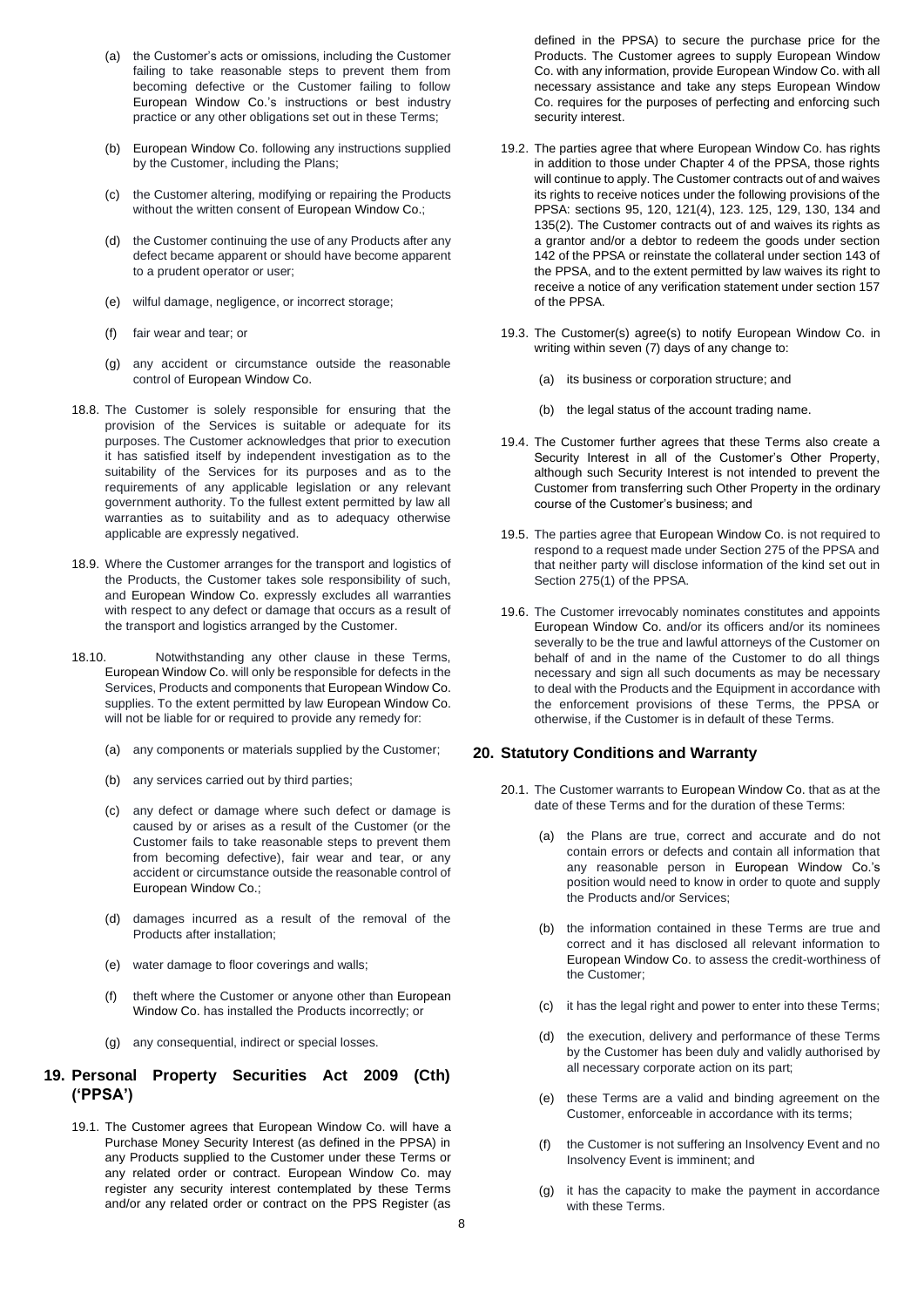- 20.2. **Consumer Notice**: European Window Co. Products and services come with guarantees that cannot be excluded under the Australian Consumer Law. Nothing in these Terms purports to modify or exclude the conditions, warranties, guarantees and undertakings, and other legal rights, under the Australian Consumer Law and other laws which cannot be modified or excluded.
- 20.3. Where any law implies a warranty into this agreement which may not be lawfully excluded then to the extent allowed by law (**Warranty**), any liability imposed upon European Window Co. in respect of a breach of warranty will at its option be limited to:
	- in the case of Products:
		- (i) the replacement of the Products or the supply of equivalent Products;
		- (ii) the repair of the Products;
		- (iii) the payment of the cost of replacing the Products or of acquiring equivalent Products;
		- (iv) the payment of the cost of having the Products repaired; or;
		- (v) refund of the price of the Products.
	- (b) in the case of Services:
		- (i) the resupply of services,
		- (ii) the payment of the cost of resupply of the services; or
		- (iii) the refund of the price paid for the services.
- 20.4. Warranties do not apply where the Products are acquired for rental, hire or other commercial purpose.
- 20.5. To the extent permitted by law, the following are not covered by Warranty unless otherwise specified in the particular warranty relevant to the Product purchased:
	- (a) failure or defect resulting from improper care or use;
	- (b) normal wear and tear;
	- (c) Products purchased second hand or from an unauthorised distributor;
	- (d) faulty or incorrect assembly of the Products by the Customer;
	- (e) installation of a part or accessory not compatible with the Product and not manufactured by European Window Co.; and
	- (f) any modification or alteration not conducted or authorised by European Window Co..
- 20.6. To the extent permitted by law, European Window Co. shall not be liable for any indirect or consequential damage, losses or expenses suffered or incurred by the Customer, howsoever caused.
- 20.7. To issue a Warranty claim, the Customer will be required to:
	- (a) contact European Window Co. within 14 days of Delivery (**Notification Period**), by email to sales@eurowindow.com.au;
	- (b) return the Product to European Window Co.;
	- (c) present the receipt as proof of purchase;
- (d) identify the defect in the Product; and
- (e) present Product for inspection on request.
- 20.8. The Notification Period may be extended by European Window Co. at its sole discretion upon request by a Customer.
- 20.9. Except if and to the extent the law requires otherwise, replacement of Products or refund of purchase price and reimbursement of freight costs will not be made until the original Product to which the Warranty claim relates is received by European Window Co. and the Customer's Warranty claim is verified.
- 20.10. European Window Co. will not refund or replace a Product where in its sole and reasonable opinion the Product has subsequent to Delivery become of unacceptable quality due to fair wear and tear, misuse, failure to use in accordance with manufacturer's instructions, using it in an abnormal way or failure to take reasonable care.
- 20.11. European Window Co. may at its sole discretion meet the reasonable shipping expenses incurred by the Customer in making a successful Warranty claim. Customers are liable for any transportation costs if the Product is not found to be faulty.

#### **21. Limitation of Liability**

- 21.1. Except as expressly set out in these Terms and the Australian Consumer Law, European Window Co. makes no warranties or other representations in relation to the supply of Products to the Customer. European Window Co.'s liability in respect of these warranties, representations, undertakings and guarantees is limited to the fullest extent permitted by law.
- 21.2. The Customer acknowledges and agrees that:
	- (a) to the maximum extent permitted by law, European Window Co. will not be liable to the Customer or any other person under any circumstances for any Loss suffered or incurred by the Customer or for any injury or death to any person, or for any indirect, incidental or consequential damages sustained or incurred by the Customer, whether such liability arises directly or indirectly as a result of:
		- (i) any act or omission or conduct of European Window Co. or its Personnel, including any delay caused by European Window Co. or its Personnel;
		- (ii) the supply, performance or use of any Products and/or Services; or
		- (iii) any breach by European Window Co. of its obligations under these Terms.
	- (b) no other term, condition, agreement, warranty, representation or understanding (whether express or implied) in any way binding upon European Window Co., other than these Terms, is made or given by or on behalf of European Window Co..
	- (c) the Customer is solely responsible for making an assessment that any Product supplied and/or Services performed are reasonably fit for the Customer's intended purpose and required use, and such purpose or required use is in accordance with all applicable laws.
- 21.3. European Window Co. will endeavour to provide Products and any services which it may provide to a Customer with due care and skill but does not warrant that any services will be provided without fault or disruption. To the extent allowed by law, European Window Co. excludes all liability to a Customer or anyone else for Loss of any kind (however caused or arising)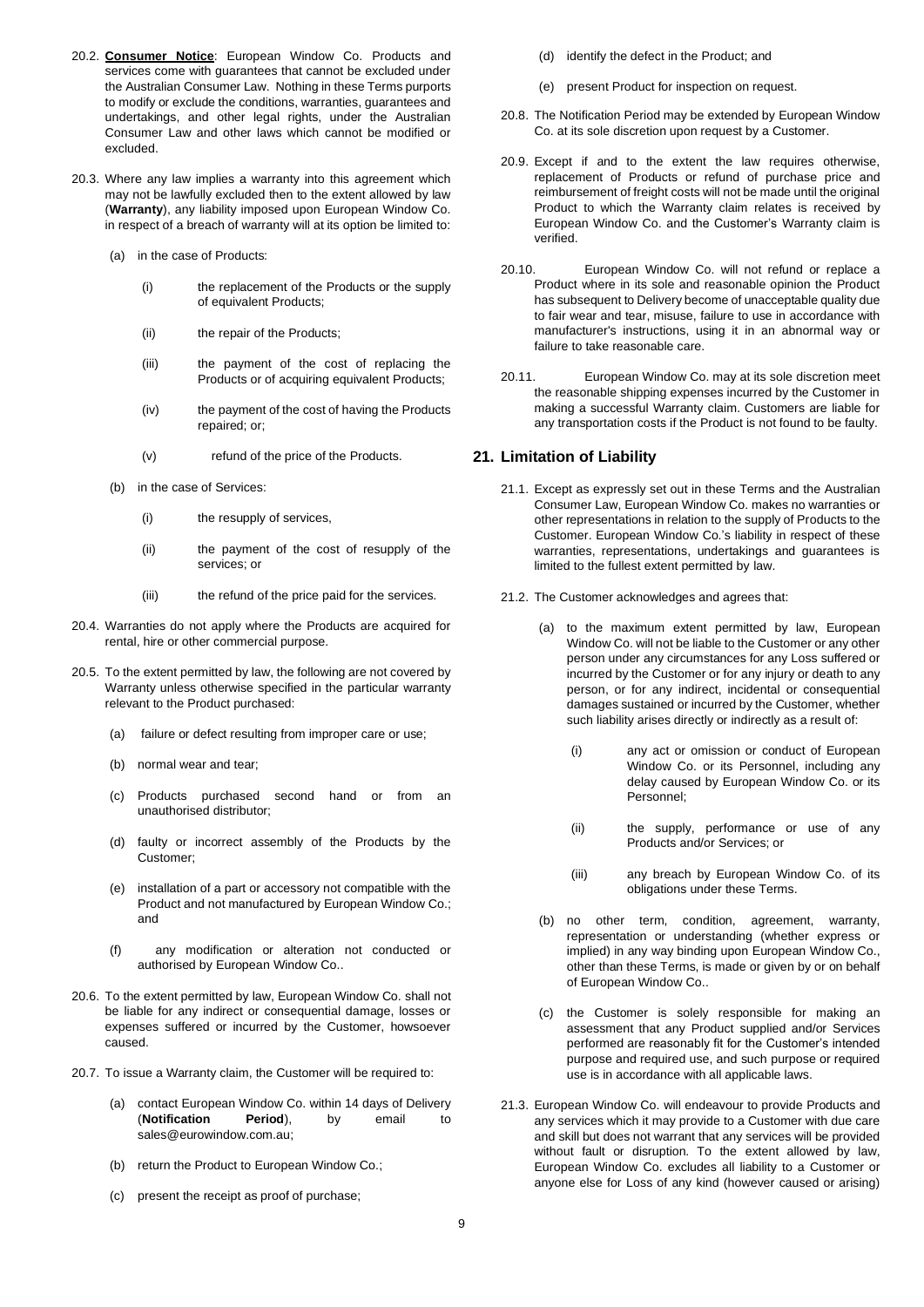relating in any way to the Website including, but not limited to, loss or damage a Customer might suffer as a result of:

- (a) errors, mistakes or inaccuracies on the Website;
- (b) a Customer acting, or failing to act, on any information contained on or referred to on the Website and/or any linked website;
- (c) personal injury or property damage of any nature resulting from a Customer's access to, and use of, the Website;
- (d) any unauthorised access to or use of European Window Co.'s secure servers and information of any kind stored on those servers;
- (e) any interruption or cessation of transmission to or from the Website;
- (f) any computer bugs, viruses, Trojan horses or other harmful code or communications which may be transmitted to or through the Website by any third party; and
- (g) the merchantability or fitness for any purpose of any product or service of any website linked to or advertised on the Website. European Window Co. does not warrant, endorse, guarantee or assume responsibility for any product or service advertised or offered by a third party through the Website or any linked website or any products or services featured in any banner or other advertising. European Window Co. will not be a party to or in any way responsible for monitoring any transaction between a Customer and a third party provider of products and services.
- 21.4. If European Window Co. is liable to the Customer in relation to a failure to comply with a guarantee that applies under Division 1 of Part 3-2 of the Australian Consumer Law that cannot be excluded, or is otherwise liable for any matter that cannot be excluded, European Window Co.'s total liability to the Customer for that failure is limited to, at the option of European Window Co. the costs of the resupply of the relevant Services to which the liability relates or the payment of the costs of resupply of the relevant Services.

# **22. Information on this Website**

22.1. The Customer agrees to make its own enquiries to verify information provided and to assess the suitability of Products and/or Services before it places a purchase order with European Window Co.. European Window Co. is not responsible for any typographical, technical, or descriptive errors of products on the Website. If European Window Co. becomes aware of the existence of such an error it will do all things reasonably necessary to rectify such an error. To the extent permitted by the Australian Consumer Law, European Window Co. will not be liable to any Customer for any Loss arising out of a Customer's reliance upon any typographical, technical, or descriptive errors of products on the Website.

# **23. Links to third party websites**

23.1. The Website may include links to other websites, content or resources. These linked websites, content or resources may be operated by third parties and European Window Co. may have no control over the operation of such websites. The existence of these links does not imply that European Window Co. endorses the linked website, content or resource. The Customer acknowledge that European Window Co. has not reviewed any of these third party websites, content or resources and are not responsible for the material contained therein.

#### **24. Intellectual Property**

- 24.1. The Customer's purchase of a Product does not confer on the Customer any assignment of any Intellectual Property Rights that subsists in any of the Products or any other materials supplied by European Window Co., and the Customer agrees that it will not assert any rights in, or challenge European Window Co.'s title to, those Intellectual Property Rights. Where European Window Co. has designed, drawn or written Products for the Customer, then copyright in those designs and drawings and documents shall remain vested in European Window Co., and shall only be used by the Customer at European Window Co.'s discretion.
- 24.2. European Window Co. makes no representation or warranty to the Customer of any kind, express or implied that the Products will not infringe any intellectual property rights of a third party.
- 24.3. The Customer acknowledges that European Window Co. retains ownership of all rights, title, interest and goodwill in the Intellectual Property Rights that subsists in any of the Products or any other materials supplied by European Window Co. (including user guides, instruction manuals and other documents).
- 24.4. European Window Co. grants to the Customer, and the Customer accepts, a personal non- exclusive licence to use the Intellectual Property Rights that subsists in any of the Products, Services or any other materials supplied by European Window Co. (including user guides, instruction manuals and other documents) for the purposes of these Terms.
- 24.5. The Customer shall not be permitted to assign, transfer or sublicence any of the rights granted to it by European Window Co. to any related party or any unrelated third party without the express consent in writing of European Window Co.. European Window Co. may withhold such consent in its absolute discretion or may grant consent on such terms as it considers fit.
- 24.6. The Customer shall not re-publish, transfer, copy, reproduce or post on the internet any of European Window Co.'s materials without European Window Co.'s prior written consent.
- 24.7. In addition to any other remedies available to European Window Co. under these Terms or otherwise, any unauthorised use, alteration, modification, reproduction, publication, disclosure or transfer of the Intellectual Property Rights will entitle European Window Co. to any available statutory or equitable remedy against the Customer.
- 24.8. The copyright in the Website, copy, images, logos, indicia, text, content, and unique method of showcasing products is owned by European Window Co.. The domain name www.eurowindow.com.au or any of the trademarks, logos or other material in which intellectual property rights subsist may not be used in advertising or publicity pertaining to distribution of this information without European Window Co.'s prior written consent.
- 24.9. Trade marks used on the Website which are owned by third parties are used with express permission and remain the intellectual property of the third party.
- 24.10. The Customer may not modify or copy the layout or appearance of the Website nor any computer software or code contained in the Website. The Customer may not decompile or disassemble, reverse engineer or otherwise attempt to discover or access any source code related to the Website.
- 24.11. If the Customer corresponds or otherwise communicates with European Window Co., The Customer grants to European Window Co. an irrevocable, perpetual, nonexclusive, royalty-free, world-wide licence to use, copy, display and distribute the content of the Customer's correspondence or communication and to prepare derivative works of the content or incorporate the content into other works in order to publish and promote such content. This may include, but is not limited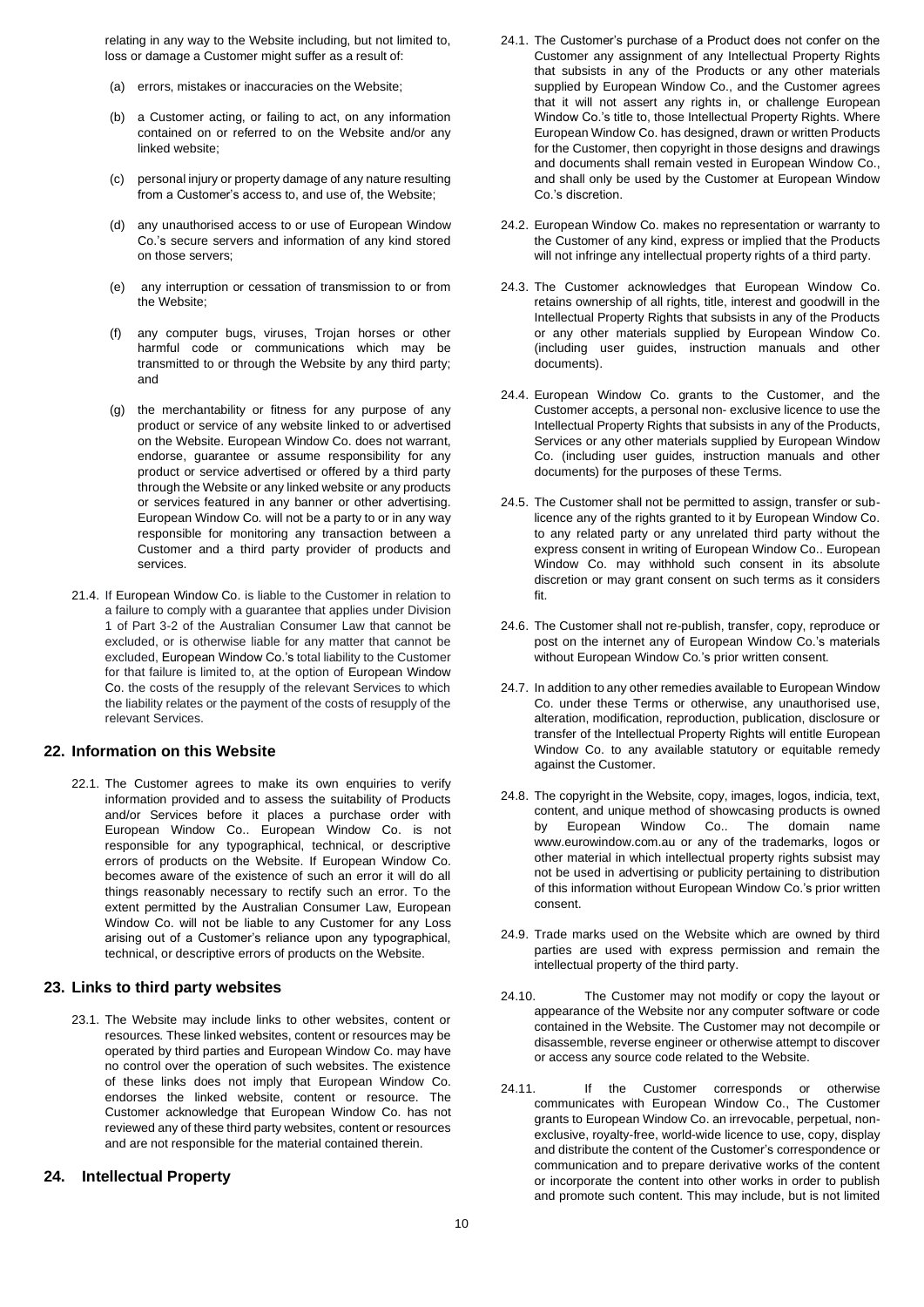to, publishing testimonials on the Website and developing the Customer's ideas and suggestions for improved products or services European Window Co. provides.

- 24.12. The Customer warrants that all designs, instructions or Plans given to European Window Co. will not cause European Window Co. to infringe any intellectual property rights or third party rights of any third party and the Customer agrees to indemnify European Window Co. against any action taken by a third party against European Window Co. in respect of any such infringement.
- 24.13. The Customer agrees that European Window Co. may (at no cost) use, for the purposes of advertising, marketing or entry into any competition, any documents, designs, drawings, Products created by European Window Co. and/or photographs of the Products installed at the Customer's premises which the Customer provides or creates (or European Window Co. takes).

# **25. Colours & Images**

- 25.1. European Window Co. has endeavoured to display as accurately as possible the colours of the Products shown on the Website. However, because the colours the Customer sees will depend on its monitor, European Window Co. does not guarantee that the Customer's monitor's display of any colour will be accurate.
- 25.2. Images contained on the Website are for illustration purposes only.

# **26. Transfer, Assignment, and Licensing**

- 26.1. In the event that European Window Co. merges, sells or otherwise undergoes a change control of its business or the Website to a third-party, it reserve the right, without giving notice or seeking consent, to transfer or assign the personal information, content and rights that it has collected from the Customer and any agreements between the Customer and European Window Co.
- 26.2. European Window Co. may assign, license or sub-contract all or any part of its rights and obligations without the Customer's consent.

### **27. Privacy and personal information**

- 27.1. European Window Co. does not collect personal information if the Customer only browses this Website.
- 27.2. European Window Co.'s computer server may record details about any computer which is used to access the Website (such as the IP address, operating system and browser type), the date and time of access, and details of the information downloaded.
- 27.3. When European Window Co. does collect personal information for the purposes of considering a Credit Application or a Customer's order, its usual practice is to collect this information directly from the Customer. Such information will be collected via the placement of an order for a Product and/or Service. Personal information may include a Customer's name, postal address, telephone number and email address.
- 27.4. A Customer's personal information will only be used for the purposes for which The Customer provides it and for European Window Co. internal management purposes. The Customer agrees to European Window Co. using its email address to send the Customer messages concerning any orders that the Customer places and information about the Products and/or Services. If the Customer would prefer not to receive promotional or other material from European Window Co, please advise European Window Co. accordingly.
- 27.5. In the event that a Customer wishes for European Window Co. to approve a Credit Application,
- (a) The Customer/ Guarantor(s) agree(s) that European Window Co. may obtain from a credit report agency a credit report containing person credit information about the Customer/ Guarantor(s) with credit providers either named as trade referees by the Customer/ Guarantor(s) or named in a consumer credit report issued by a credit reporting agency provided by European Window Co..
- (b) The Customer/ Guarantor(s) agrees that European Window Co. may exchange information about the Customer/ Guarantor(s) with those credit providers either named as trade referees by the Customer/ Guarantor(s) or named in a consumer credit report issued by a credit reporting agency for the following purposes:
	- (i) to assess an application by the Customer/ Guarantor(s) and/or;
	- (ii) to notify other credit providers of a default by the Customer/ Guarantor(s) and/or;
	- (iii) to exchange information with other credit providers as to the status of this credit account, where the Customer/ Guarantor(s) is in default with other credit providers, and/ or;
	- (iv) to assess the credit worthiness of the Customer/ Guarantor(s).
- (c) The Customer/ Guarantor(s) consents to European Window Co. being given a consumer credit report to collect overdue payment on commercial credit.
- (d) The Customer/ Guarantor(s) understands that their information exchanged can include anything about the Customer's credit worthiness, credit standing, credit history or credit capacity that credit providers are allowed to exchange under the *Privacy Act 1988* (Cth) (**Privacy Act**).
- (e) The Customer/ Guarantor(s) agrees that personal credit information provided may be used and retained by European Window Co. for the following purposes and for other purposes as shall be agreed between the Customer/ Guarantor(s) and European Window Co. or required by law from time to time;
	- (i) the provision of Products and/or the Services; and/or;
	- (ii) the marketing of goods by European Window Co., its agents or distributors and/or;
	- (iii) analysing, verifying and/or checking the Customer/ Guarantor(s)'s credit, payment and/or status in relation to the provision of Products and/or the Services; and/or;
	- (iv) processing of any payment instructions, direct debit facilities and/or credit facilities requested by the Customer/Guarantor(s) and/or;
	- (v) enabling the daily operation of the Customer/Guarantor(s)'s account and/or the collection of amounts outstanding in the Customer/Guarantor(s)'s account in relation to the Products and/or the Services.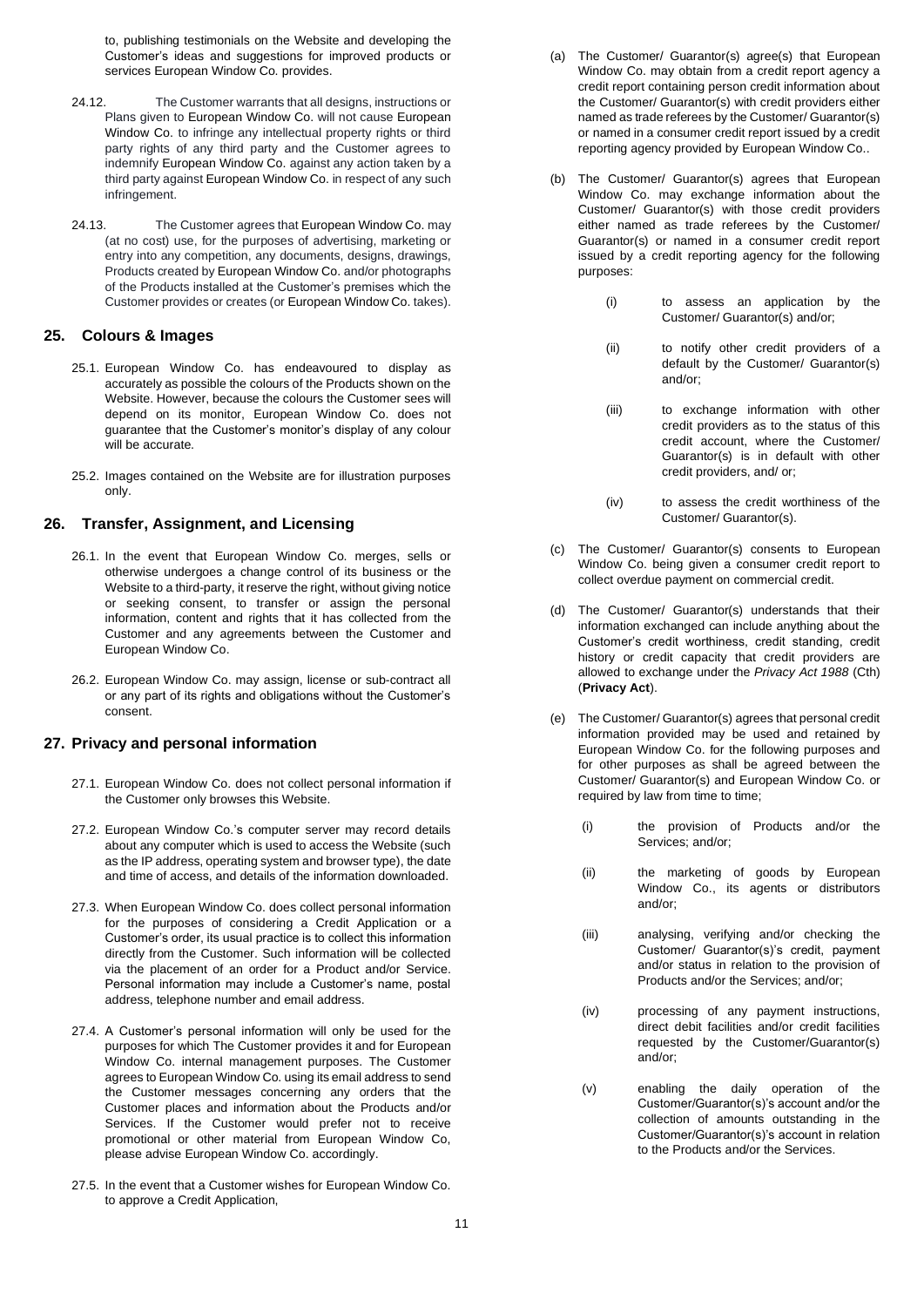- (f) European Window Co. may give information about the Customer/Guarantor(s) to a credit reporting agency for the following purposes:
	- (i) to obtain a consumer credit report about the Customer/Guarantor(s);
	- (ii) allow the credit reporting agency to create or maintain a credit information file containing information about the Customer/Guarantor(s).
- (g) The information given to the credit reporting agency may include:
	- (i) personal particulars, the Customer/Guarantor(s) name, address, previous addresses, date of birth, names of employer, driver's licence number;
	- (ii) details concerning the Customer/Guarantor(s) application for credit or commercial credit and the amount requested;
	- (iii) advice that European Window Co. is a current credit provider to the Customer/Guarantor(s);
	- (iv) advice of any overdue accounts, loan repayments, and/or any outstanding monies owning which are overdue by more than sixty (60) days, and for which debt collection action has commenced;
	- (v) that the Customer/Guarantor(s) overdue accounts, loan repayment and/or any outstanding monies are no longer overdue in respect of any default that has been listed;
	- (vi) information that, in the opinion of European Window Co., the Customer/Guarantor(s) has committed a serious credit infringement, fraudulently or shown intention not to comply with the Customer/Guarantor(s) credit obligations;
	- (vii) advice that cheques drawn by the Customer for one hundred dollars (\$100) or more have been dishonoured more than once; and
	- (viii) that credit provided to the Customer/Guarnator(s) by European Window Co. has been paid or otherwise disregarded.
- 27.6. European Window Co. will not provide any Customer information to government agencies, organisations or anyone else unless:
	- (a) the Customer has consented to European Window Co. providing such information;
	- (b) European Window Co. has notified The Customer that it will be providing the Customer's information;
	- (c) the provision of the Customer's information is required or authorised by law;
	- (d) the provision of the Customer's information will prevent or obviate a serious and imminent threat to a person's life or health; or
	- (e) the disclosure is reasonably necessary for law enforcement.
- 27.7. The Customer may request that European Window Co. remove the Customer's personal information from its database by emailing European Window Co. or using the contact form on the Website.
- 27.8. Pursuant to the Privacy Act the Customer has a right to request access to its personal information held by European Window Co.. The Customer may do this by sending an email to sales@eurowindow.com.au;

# **28. Building and Construction Industry Security of Payment Act 2002**

- 28.1. At European Window Co.'s sole discretion, if there are any disputes or claims for unpaid Products and/or Services then the provisions of the Building and Construction Industry Security of Payment Act 2002 may apply.
- 28.2. Nothing in these Terms are intended to have the affect of contracting out of any applicable provisions of the Building and Construction Industry Security of Payment Act 2002 of Victoria, except to the extent permitted by the Act where applicable.

# **29. Indemnity and Release**

- 29.1. Thus Customer will at all times indemnify, and agree to keep indemnified, European Window Co. and its directors, officers, employees and agents from and against any and all Loss (including reasonable legal costs and expenses on a full indemnity basis) or liability incurred or suffered by the Customer or by European Window Co. arising from any claim, demand, suit, action or proceeding by any person against the Customer or against European Window Co. where such loss or liability arose out of, in connection with or in respect of:
	- (a) the Customer's conduct, or breach of these Terms, including any costs of enforcement;
	- (b) any Claim made against European Window Co. and/or the Customer by a third party arising out of or in connection with the provision of the Services and/or these Terms;
	- (c) any event or cause, beyond the control of European Window Co. including a force majeure event as outlined in clause 31;
	- (d) any reliance by the Customer or a third party on the Services or any advice, information or deliverable provided in connection with the provision of the Services and/or these Terms;
	- (e) the enforcement of these Terms; and
	- (f) any act, omission or wilful misconduct of the Customer or the Customer's Personnel (including any negligent act or omission).
- 29.2. Except as provided under these Terms and to the extent permitted by law the Customer releases European Window Co. and its officers, employees and agents from any and all Claims by the Customer or any of its officers, employees, agents or invitees, except to the extent (if any that) the Loss the subject of the Claim is caused by the fraudulent act or omission of European Window Co.
- 29.3. The indemnities in this clause:
	- (a) are continuing obligations of the Customer, independent from its other obligations under these Terms and survive termination or expiry of these Terms; and
	- (b) are absolute and unconditional and unaffected by anything which otherwise might have the effect of prejudicing,